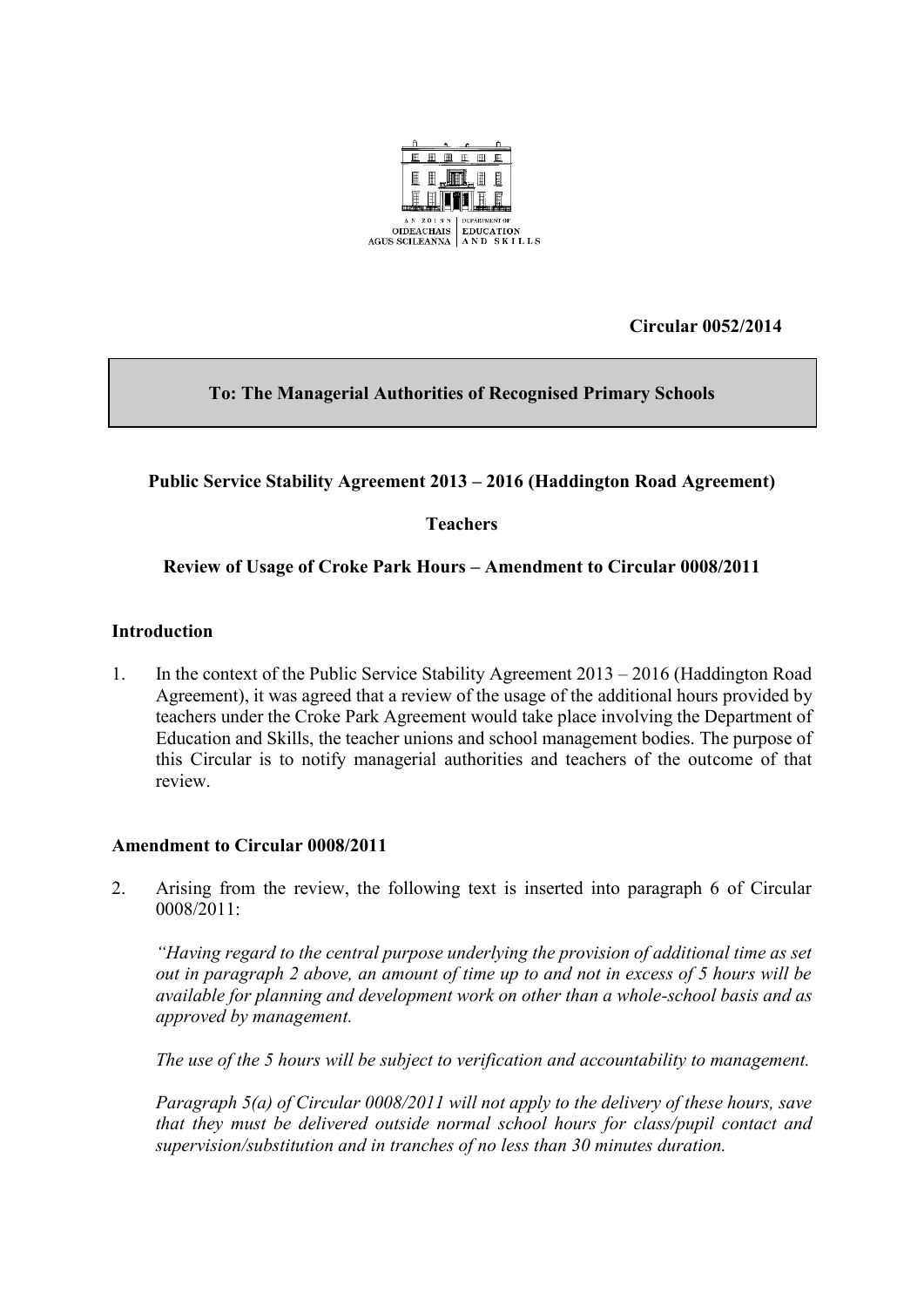*The timeframe for completion of this element will be determined by school management."*

- 3. This amendment to Circular 0008/2011 will take effect from the beginning of the 2014/15 school year.
- 4. The full revised text of the section of Circular 0008/2011 dealing with additional time is attached for reference at Appendix 1.

# **Circulation and Queries**

- 5. Please ensure that copies of this Circular are provided to the Board of Management and its contents are brought to the attention of all teachers in your employment including those on leave of absence.
- 6. This Circular can be accessed on the Department's website under [http://www.education.ie](http://www.education.ie/) .
- 7. Queries in relation to this Circular should be addressed to:  $\frac{h}{\text{raqueries}}$  *(a)* education.gov.ie

Philip Crosby External Staff Relations June 2014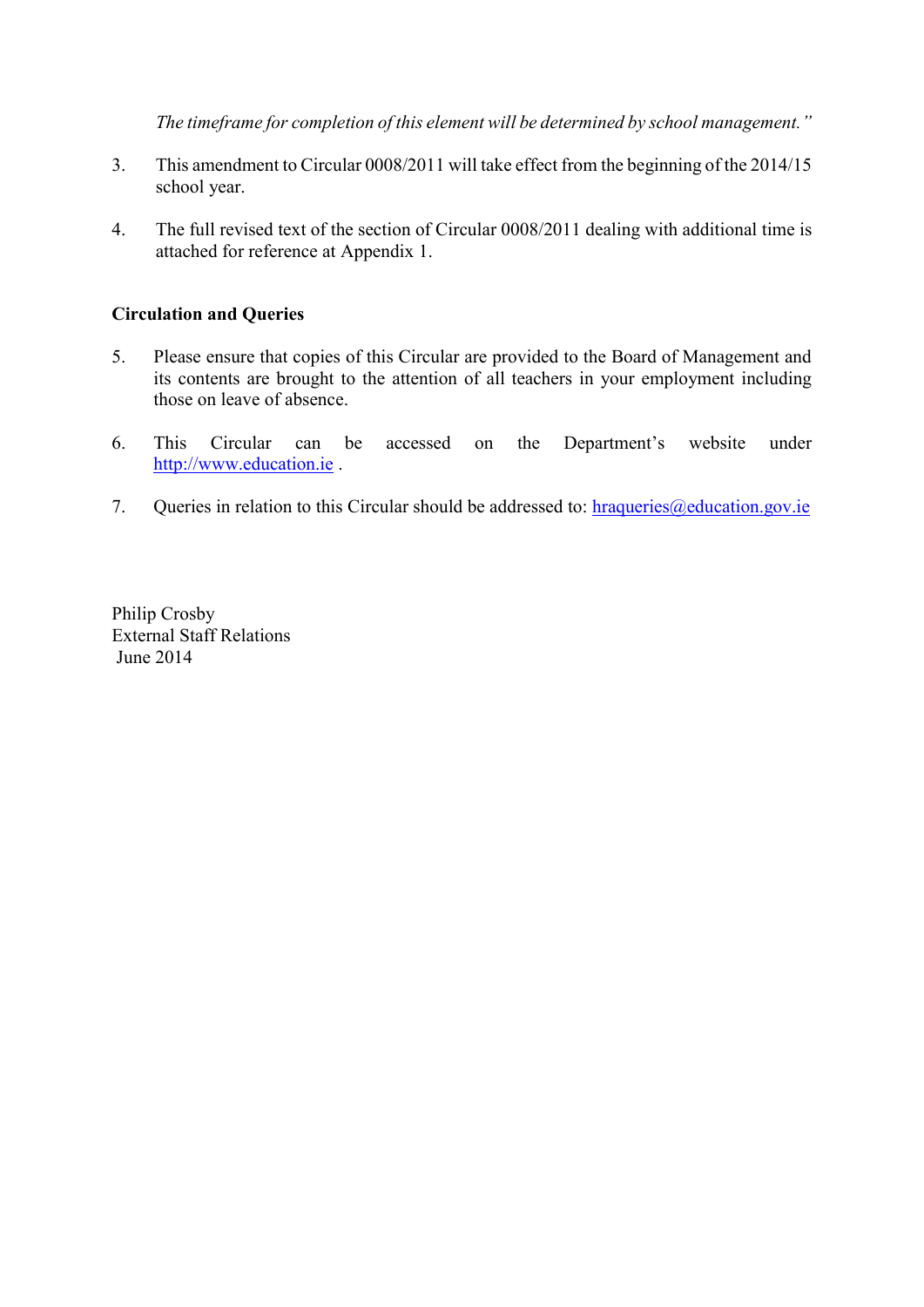## **Appendix 1- Revised text regarding additional time from Circular Letter 0008/2011**

#### **Additional Time**

- 1. Additional time of one hour per week is provided for in the Agreement.
- 2. At present, schools close early or for a day or half days to facilitate activities such as school planning, staff meetings, national inservice provision etc. A central purpose underlying the provision of additional time is to provide for these essential activities to take place without reducing class contact/tuition time.
- 3. In addition, there are situations where schools require supervision immediately before or after school opening/closing and this additional time may also be used to provide this where needed and for lesser daily periods than those at paragraph 5.
- 4. Over the course of the primary school year, the additional time provision amounts to 36 hours. Without prejudice to the provisions of paragraphs 5 and 6 below it is expected that there will be consultation at school level as to the optimum usage of this block of hours in order to meet the requirements of the school and to significantly eliminate the erosion of class contact time.
- 5. The hours in question may be utilised by schools in the manner set out at (a) or (b) below or by a combination of the provisions in (a) and (b).

(a) Having regard to paragraphs 3 and 4 above, school management may designate the usage of the 36 hours in blocks of 1, 2 or 3 hours. These may be scheduled over the course of the 183 day school year and the time period should be scheduled outside the normal school hours.

(b) Where there is a consensus among the school staff to so do, school management may utilise part of the hours in question aggregated as full days, subject to a maximum aggregation of the equivalent of two days, outside of the 183 days during which the school is open for tuition. The maximum applicable here will be subject to review for the school year 2012/2013 in light of the experience of its operation.

- 6. Having regard to paragraph 4 above, school management may designate the use of the 36 hours to provide additional time to deal with some or all of the following items.
	- school planning
	- continuous professional development
	- induction
	- pre and post school supervision
	- policy development
	- staff meetings
	- nationally planned inservice
	- school arranged inservice